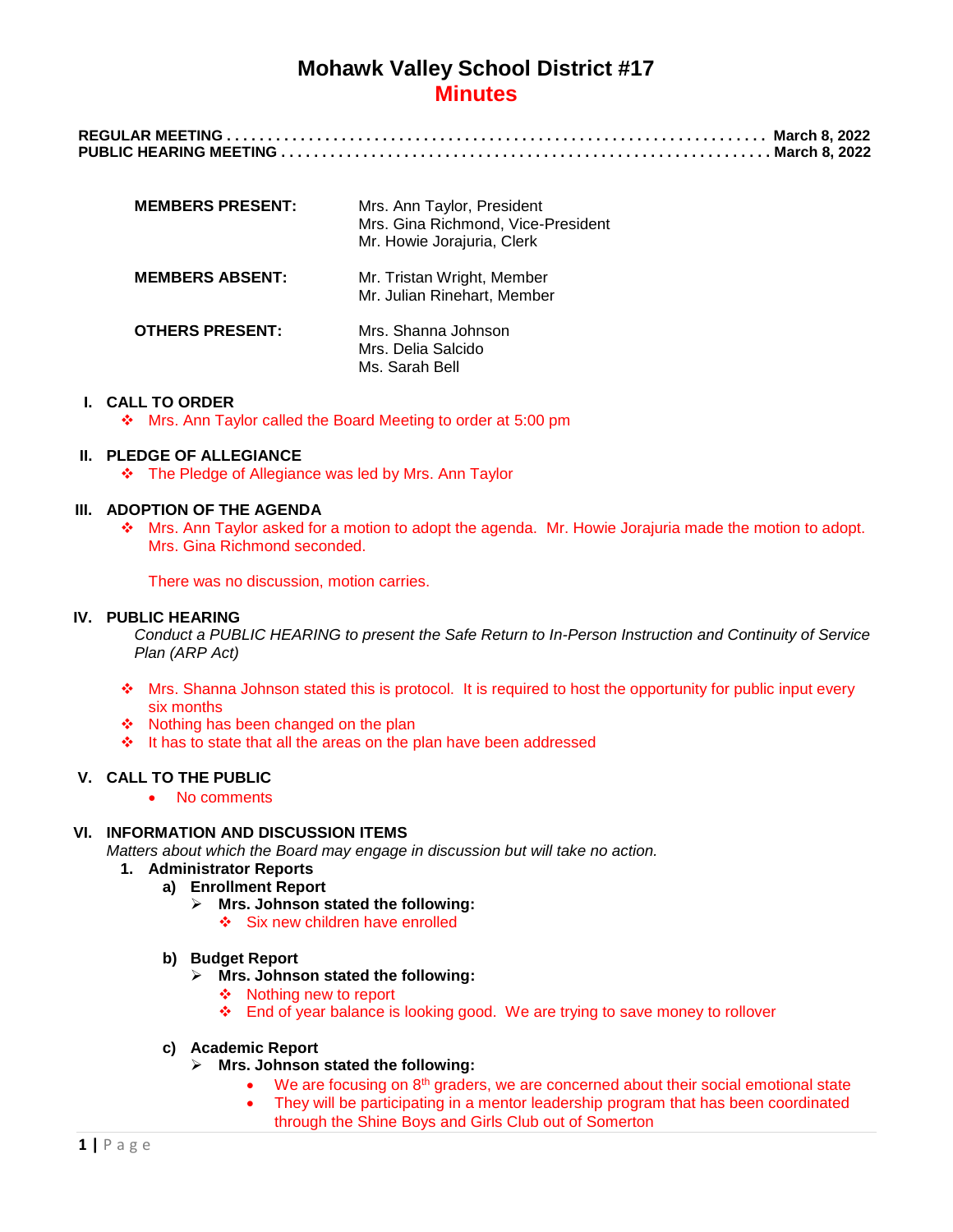- They will be coming out for three days
- $\bullet$  We are launching a career exploration with  $8<sup>th</sup>$  graders
- We will have different professions coming to talk to the students about various careers
- Last week was Dr. Seuss Week. Mrs. Puga did fun things with the students during library and had dress up day
- This week is Spirit Week. We are hosting a game on Wednesday and the tournament on Friday

## **d) Bond Report**

## **Mrs. Johnson stated the following:**

- $\div$  We continue to plug away at the details of getting final approval of the master plan
- Bond work should begin in May
- ◆ We will begin with the bond work since that does not require SFB approval
- $\div$  The plan is to complete the work within 10-12 months
- We are beginning decisions such as where to place Pilkington equipment and Konnex boxes
- There is a glitch with a classroom HVAC and a cafeteria HVAC. They are down. We are exploring how to address this prior to the master plan
- \* For now, a teacher will be relocated once one of the classrooms in the main building is ready
- $\bullet$  The current HVAC project has a glitch. They tried to bore a hole in the brick wall and it started to crumble. Now structural analysis is needed in order to proceed
- ◆ We are also coordination technology with the project

# **e) Water Plant Report**

## **Mrs. Johnson stated the following:**

- $\div$  Project is moving along
- \* The transformer is being installed by WMIDD on March 28, 2022
- Concrete pads should be poured by the end of the week, forms being built. Depends upon availability of concrete. Then the equipment that is on-site will be placed
- Taylor, Arcadis and Sternco are asking for contract extensions. This is under review at this time

## **f) Maintenance Report**

- **Mrs. Johnson informed the board of the following:**
	- ❖ Maintenance Report was not given

## **g) General Items**

- **Mrs. Johnson informed the board of the following:**
	- Mr. Wright and Mrs. Richmond are up for re-election on the school board
	- $\div$  There will be several important items on the April agenda
	- $\div$  Hoping to bring FY23 staff contracts and health insurance to the meeting

## **2. Governing Board Member Comments**

No Comment

## **VII. APPROVAL OF CONSENT AGENDA**

*These items are adoption of a routine nature and those that normally do not require deliberations on the part of the Governing Board. A board member may pull items, which will then be discussed and voted on separately.*

## **1. Minutes**

a) Minutes of February 8, 2022 – Regular Board Meeting and Public Hearing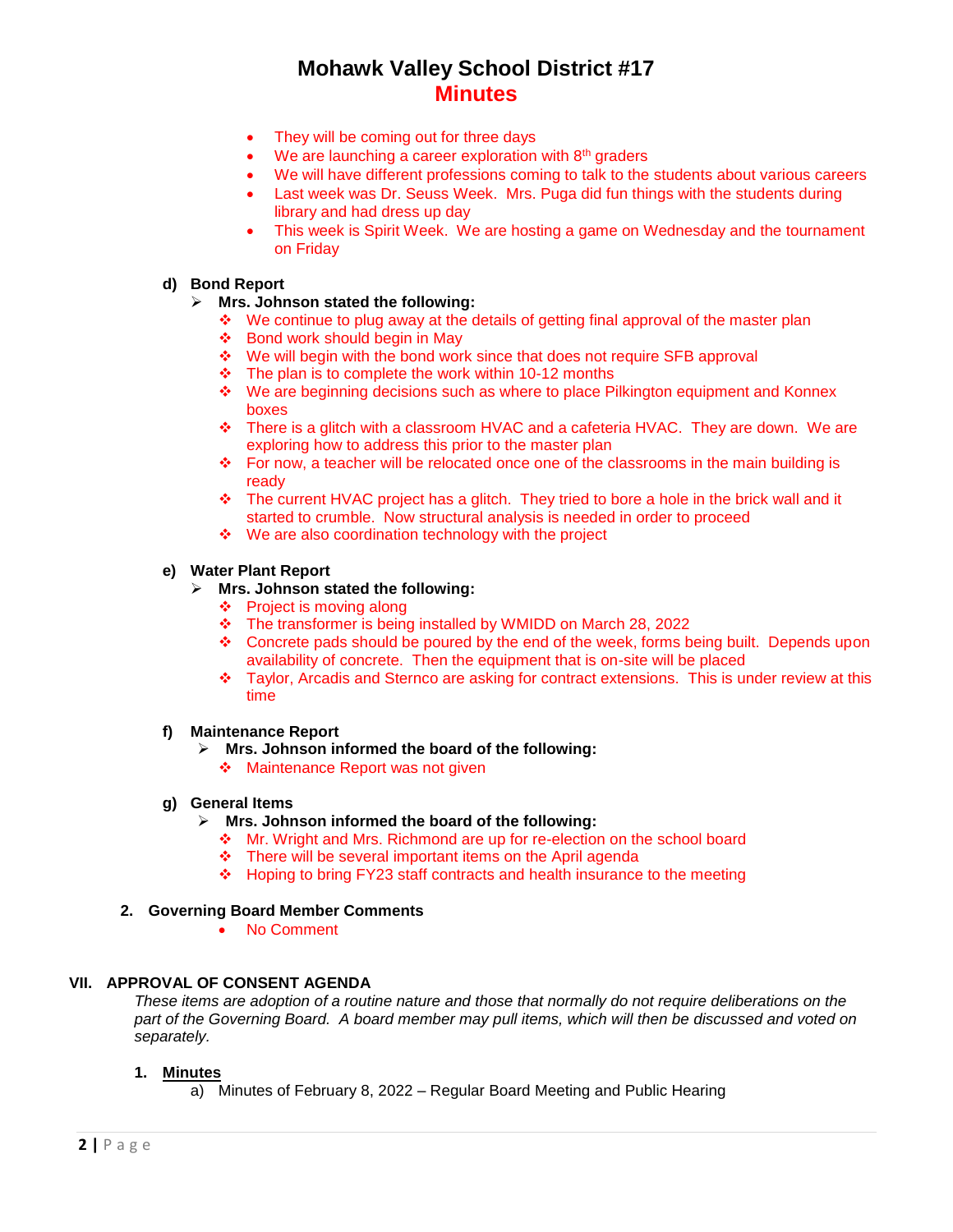## **2. Expense Vouchers**

| b) Expense #22 | \$62,518.22  |
|----------------|--------------|
| c) Expense #23 | \$361,707.12 |

## **3. Payroll Vouchers**

| d) P-17 | \$60,041.57 |
|---------|-------------|
| e) P-18 | \$60,640.48 |

## **4. Student Activity Reports**

- f) February 2022
- g) Year-to-Date 02/28/2022

## **5. Bank Account Reconciliations**

h) Student Activities/Revolving Fund/Cafeteria Fund – February 2022

### 6. **Other**

i) Tax Credit Donations

**Motion:** Mrs. Ann Taylor asked for a motion to accept the consent agenda. Mr. Howie Jorajuria made the motion to accept the consent agenda. Mrs. Gina Richmond seconded.

### **VIII. ACTION ITEMS**

### **1. Discussion and Possible Action to Approve FY23 Student Calendar**

Mrs. Johnson stated that at this time she is not ready to have the FY23 Student Calendar. She stated that because of all the construction going on she would like to review Pilkington's schedule and adjust the calendar accordingly.

**Motion:** Mrs. Ann Taylor asked for a motion.Mrs. Gina Richmond made the motion table approving the FY23 Student Calendar. Mr. Howie Jorajuria seconded.

There was no discussion. Motion carries.

### **2. Discussion and Possible Action to Approve the Safe Return to In-Person Instruction and Continuity of Service Plan (ARP Act)**

Mrs. Johnson stated that this is protocol. The plan needs to be approved every six months.

**Motion:** Mrs. Ann Taylor asked for a motion to approve the Safe Return to In-Person Instruction and Continuity of Service Plan.Mr. Howie Jorajuria made the motion to approve. Mrs. Gina Richmond seconded.

There was no discussion. Motion carries.

## **3. Discussion and Possible Action to Approve Chatter Therapy, McNeese Bro., and Gila Electronics as Sole Sources**

Mrs. Johnson stated that this is protocol. Mrs. Salcido explained to the board that a sole source is a sole vendor that can render services since it is hard to get vendors to come to Mohawk to provide services.

**Motion:** Mrs. Ann Taylor asked for a motion to approve Chatter Therapy, McNeese Bro., and Gila Electronics as Sole Sources. Mr. Howie Jorajuria made the motion to approve. Mrs. Gina Richmond seconded.

There was no discussion. Motion carries.